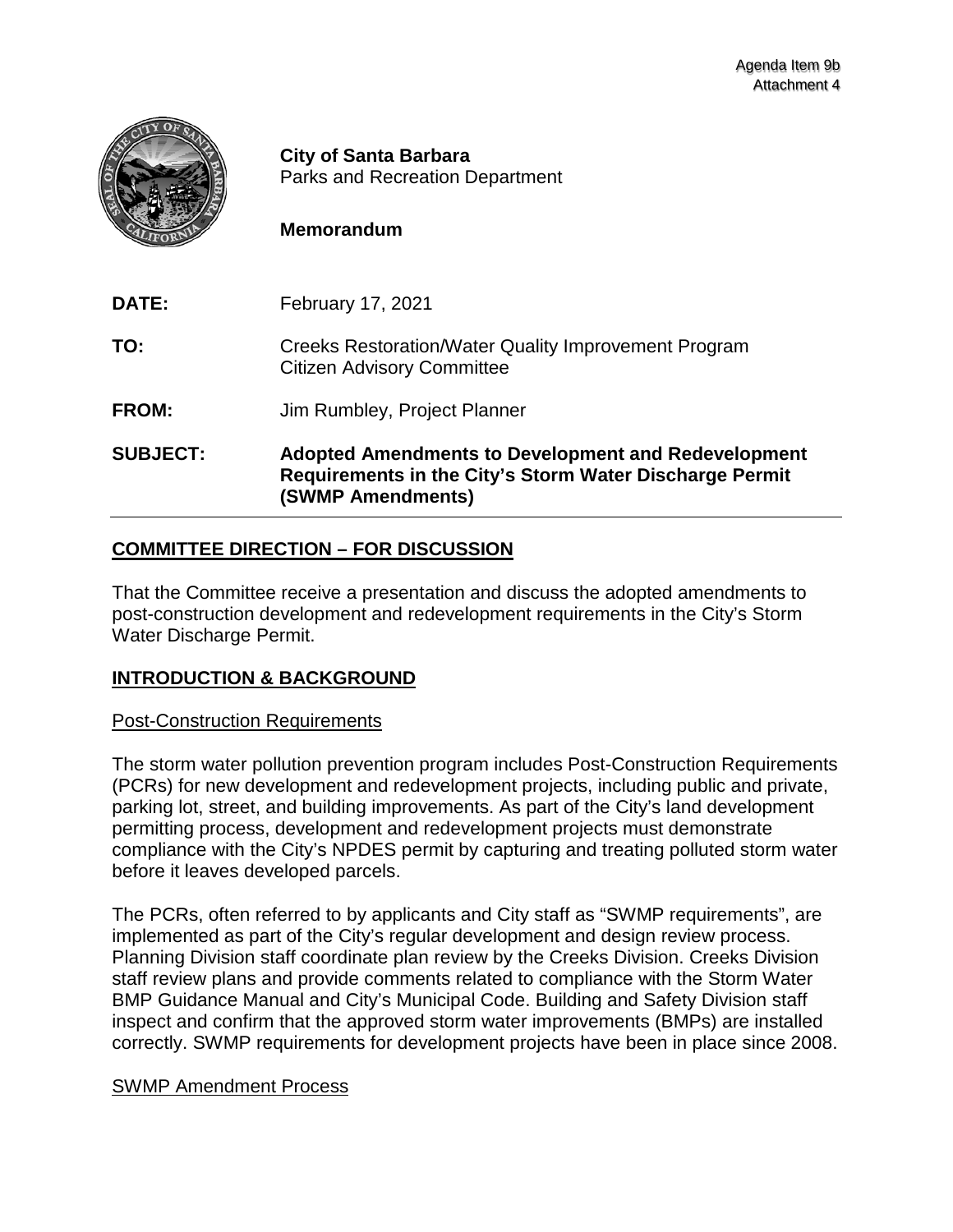At the August 19, 2020 Creeks Advisory Committee regarding the proposed SWMP amendments, Committee members voted unanimously to support the amendments as presented by staff, and urged that water quality protections not be weakened. Staff then presented the amendments to City Council on September 22, 2020. City Council voted 7-0 to direct staff to prepare and submit an application to the Central Coast Regional Water Quality Control Board (RWQCB) seeking approval of the proposed amendments. On September 24, 2020, staff submitted an application to the RWQCB seeking approval of the proposed amendments. On November 4, 2020 Water Board staff approved the amendments. Next, staff prepared an ordinance adopting the City of Santa Barbara's Storm Water BMP Guidance Manual and amending Chapter 22.87 of the Santa Barbara Municipal Code (see Attachment), which City Council adopted on January 12, 2021.

# **DISCUSSION**

# Summary of Key Changes

The SWMP amendments included many significant changes. Under the old (2013) requirements project requirements (tiers) were dependent on land use type, geographic location, permit process, and project size. Now tiers are dependent only on the amount of new/replaced impervious area proposed. Also, storm water infiltration is now required for Tiers 2, 3, and 4 unless prohibitive due to site constraints. Tier 3 projects are now required to treat 95% of all impervious area instead of 100% under the old requirements, and the new Tier 4 level of compliance requires additional retention for large projects. In addition, there are now a total of 23 partial exemptions included in the revised Appendix J of the Storm Water BMP Guidance Manual - including five new partial exemptions.

# Effective Dates for New Requirements

Applications for ministerial projects submitted on or after March 1, 2021, will be processed under the new SWMP requirements. Applications for discretionary projects accepted for processing before December 14, 2020 may, at the applicant's discretion, be processed under the old or new SWMP requirements – not a combination of both. Discretionary applications accepted on December 14, 2020 or later must comply with the new requirements. The new requirements will not apply to all projects within the coastal zone. For those projects, the post-construction requirements outlined in the Local Coastal Program (LCP) will remain the same until the LCP can be amended to reflect the new program requirements.

# Impact on Previously Approved Projects

Approved projects with issued building permits that would qualify for a lower tier under the new requirements (e.g., approved Tier 3 project that would be Tier 2 under the new requirements) may submit revised plans to the Building and Safety Division requesting a review for compliance with the new tier. Similarly, projects that have not yet been approved (i.e., no issued building permit) that would qualify for a lower tier under the